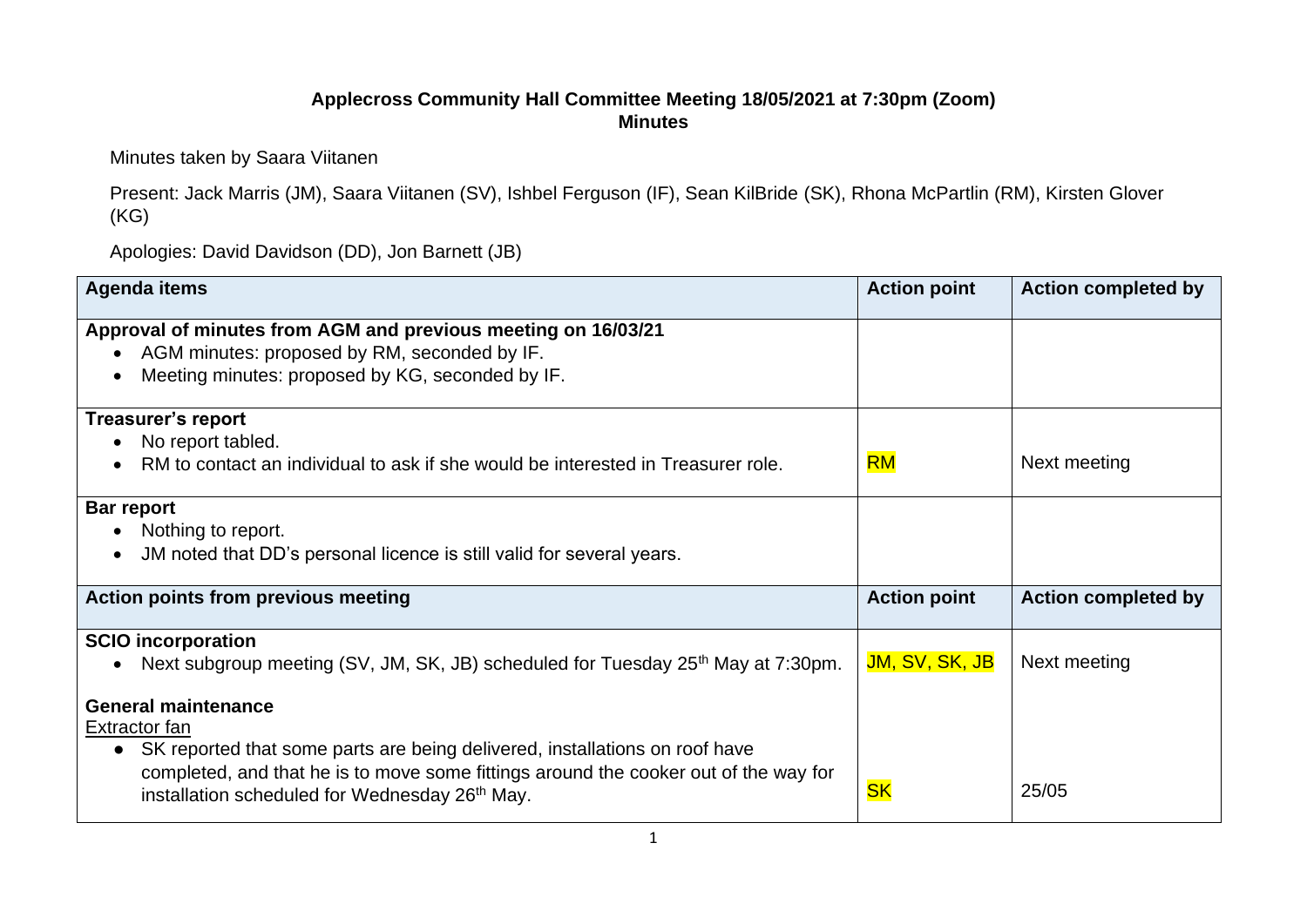| SK to email JM the halfway point invoice from contractors, JM to pay.<br>SK noted that the kitchen can be used, except when there are other bookings or                                                                                          | SK, JM              | <b>ASAP</b>                |
|--------------------------------------------------------------------------------------------------------------------------------------------------------------------------------------------------------------------------------------------------|---------------------|----------------------------|
| works ongoing.                                                                                                                                                                                                                                   |                     |                            |
| <b>Drainage</b>                                                                                                                                                                                                                                  | SK, JM              | <b>ASAP</b>                |
| • SK and JM noted that about 80% of the works are finished. SK/JM to ask for works to<br>be completed ASAP.                                                                                                                                      |                     |                            |
| <b>Re-opening</b>                                                                                                                                                                                                                                |                     |                            |
| • KG noted that different Covid regulations for events are still in place and will continue<br>to even on level 0: e.g. track and trace, 2m social distancing, face coverings, table<br>service required. Sit-down music events may be possible. |                     |                            |
| KG to check regulations for outdoor events.<br>$\bullet$                                                                                                                                                                                         | <b>KG</b>           | <b>ASAP</b>                |
| SV to make a list of and contact all groups using the Hall regularly.                                                                                                                                                                            | <b>SV</b>           | <b>ASAP</b>                |
| <b>New website</b>                                                                                                                                                                                                                               |                     |                            |
| • SK/SV to get website domain working.                                                                                                                                                                                                           | <b>SK, SV</b>       | <b>ASAP</b>                |
| <b>Glass bins relocation</b>                                                                                                                                                                                                                     |                     |                            |
| SV explained that the Applecross Tourism Group had proposed that one or more of<br>the glass recycling bins would be moved to another location where visitors could more                                                                         |                     |                            |
| easily find them. No update regarding any possible places, how many bins etc. from                                                                                                                                                               |                     |                            |
| the Applecross Tourism Group yet. SV to pass on any updates in the next meeting.                                                                                                                                                                 | <b>SV</b>           | Next meeting               |
| Fire safety plan                                                                                                                                                                                                                                 |                     |                            |
| JB to update in the next meeting.                                                                                                                                                                                                                | $J\mathsf{B}$       | Next meeting               |
| Campervan / motorhome parking at Hall                                                                                                                                                                                                            | <b>Action point</b> | <b>Action completed by</b> |
| JM explained that he had been contacted by the Applecross Tourism Group who had<br>$\bullet$                                                                                                                                                     |                     |                            |
| asked the committee's thoughts on providing 1-2 parking spots at the Hall car park for<br>campervans / motorhomes who are unable/unwilling to stay at the campsite. These                                                                        |                     |                            |
| would not be advertised or marked, but the local ranger could direct campers to the                                                                                                                                                              |                     |                            |
| spots. Various car parks in Applecross would have some of these parking spots for                                                                                                                                                                |                     |                            |